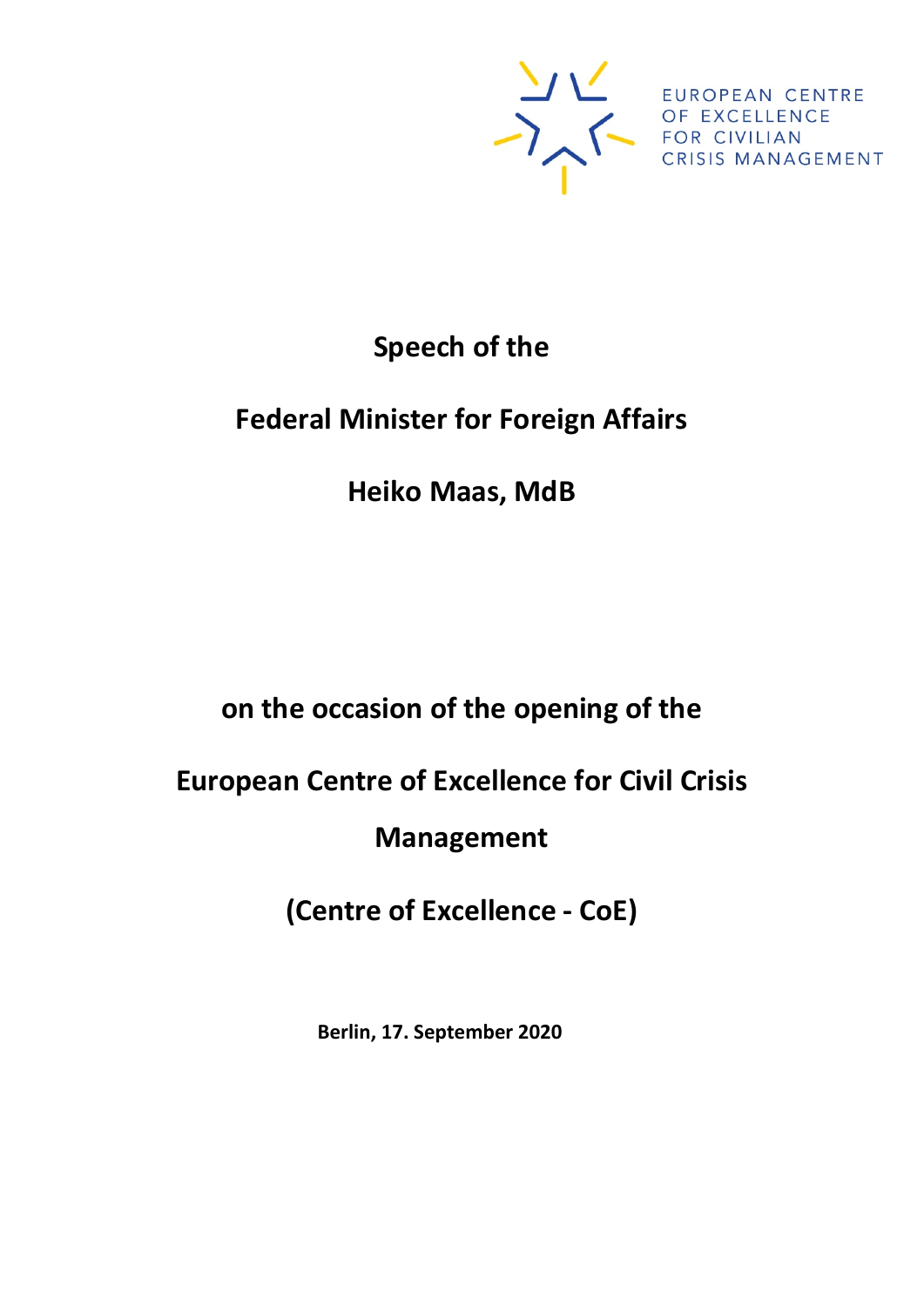Colleagues,

Members of the Parliament,

Excellencies,

Ladies and gentlemen,

How do you teach a Portuguese police officer to read Ukrainian customs documents? And how do you prepare an Irish coast guard to work in Mogadishu?

One could think that these are **technical questions**.

But getting the answers to such questions right is crucial to the **success of EU missions** abroad.

Today, we are officially opening an institution that will help us answer such questions: the *European Centre of Excellence for Civilian Crisis Management***.**

It will help the EU and its Member States to **improve their civilian missions**. This means recruiting the right people, but also giving them the best training possible.

Ladies and gentlemen,

We are setting up the Centre at a **critical moment.**

- The **COVID-19 pandemic** will most likely create further instability in our neighborhood.
- We are dealing with **destabilizing actors** in a number of countries just think of Ukraine, Syria or Libya.
- And the **United States** is retrenching from Afghanistan, but also from Africa.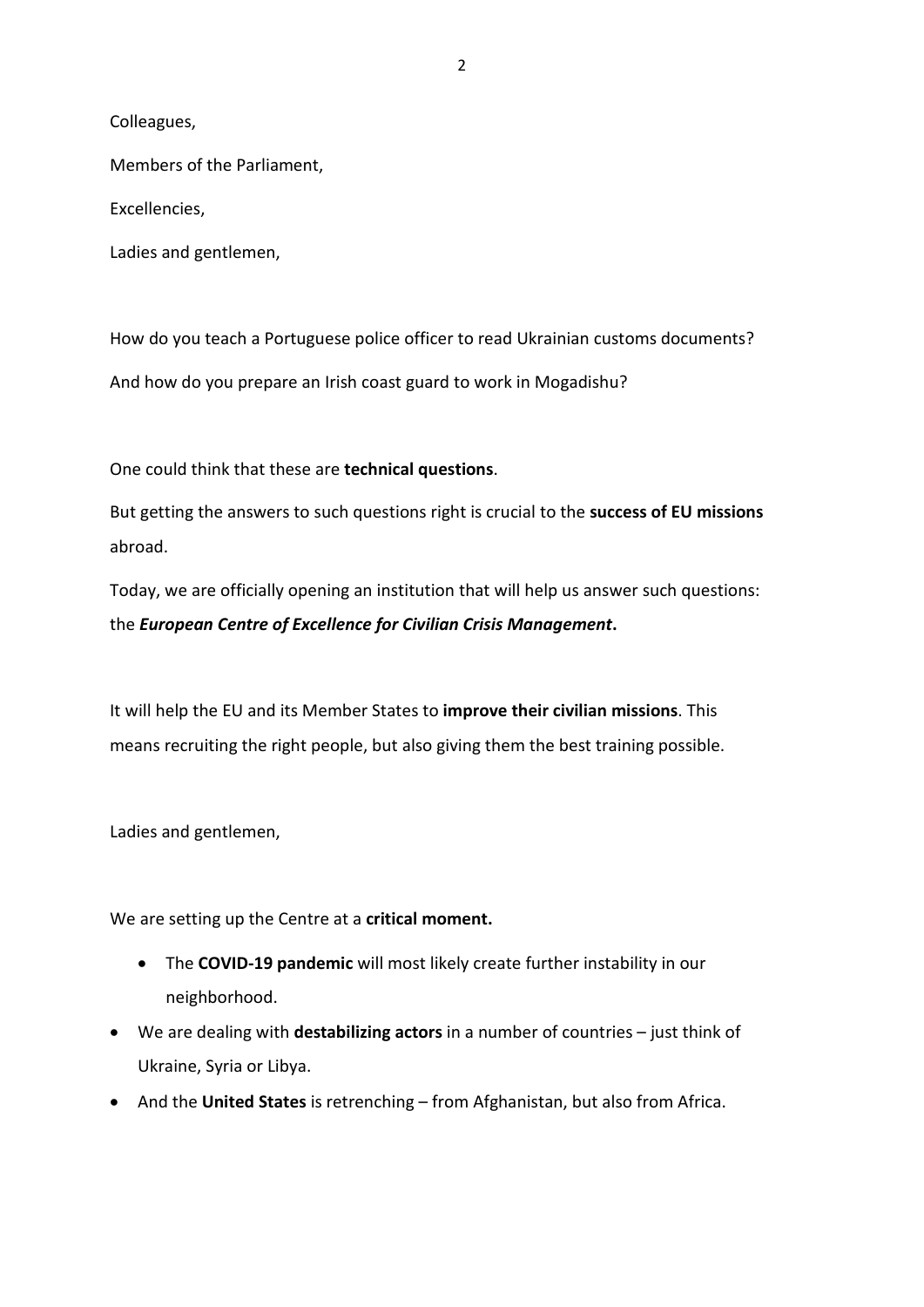For the **European Union** this can only mean one thing: we need a toolbox to solve the conflicts in our own neighborhood.

And this toolbox, ladies and gentlemen, is our *Common Security and Defence Policy*. Making it more effective is therefore a central goal of our **EU Council Presidency**.

- Recently, we have started work on the **Strategic Compass** that will outline our level of ambition in the field of security and defence.
- And we will continue our defence cooperation via **PESCO**.

But if the crises from Bamako to Benghazi and Donezk have taught us one thing, it is this: they **cannot be solved by military means alone**.

Building sustainable peace requires an "integrated approach".

Therefore, civilian crisis management must be at the heart of European foreign and security policy.

We know that this is easier said than done.

- Well-trained advisors with political experience and diplomatic skills are hard to find.
- Trust in the justice system cannot be established overnight.
- And building democratic police forces in a country plagued by corruption remains an uphill battle.

In 2018, Member States made a political commitment to move forward in the **Civilian CSDP Compact**. Today, we are filling this commitment with life.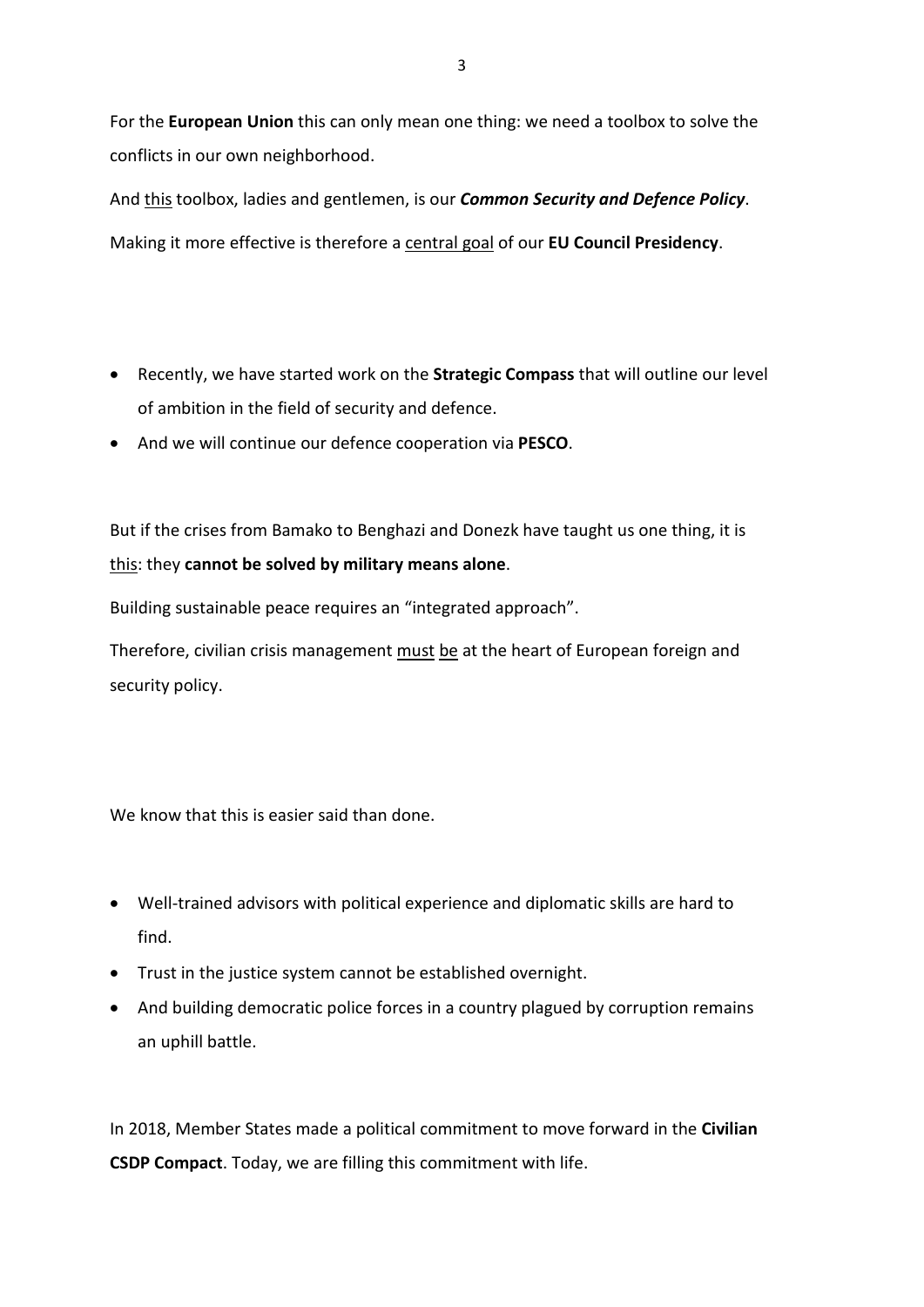The *Centre of Excellence* is Germany's central contribution to the Compact. But more importantly, it is a joint European project – at the service of Member States and the European External Action Service. Eighteen EU Member States are already part of it with more to join. The Centre is also open to NATO partners.

It will **pool knowledge**, offer **practical advice** and answer **concrete needs** to improve EU civilian missions.

Above all, this means getting t**he right people** to do the job.

And we all know that often **women** are the right people to build peace and to mediate in conflicts.

This is why it is so important to attract more women to join EU civilian missions – one of the key goals of the Compact that the Centre will pursue.

Dear friends,

I know that many of you who are here today or following us via the livestream have been working for years towards this day.

And while I already had the pleasure to inaugurate the Centre's premises on Monday – the opening would not have been complete without you, its **pioneers and supporters**: